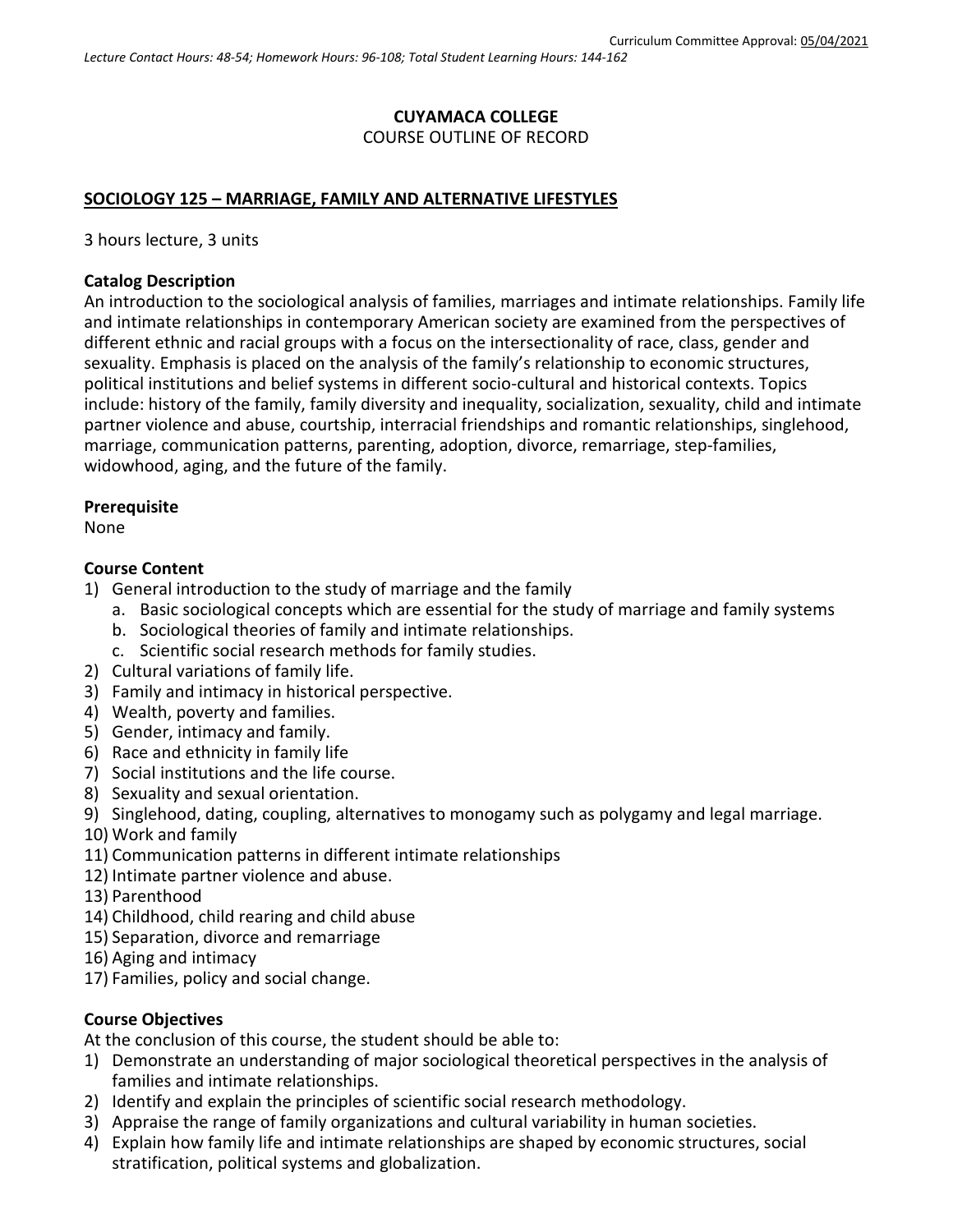- 5) Explain how gender, race, ethnicity and social class intersect and shape family and intimate relationships.
- 6) Examine the range of intimate relationships across the life course.
- 7) Analyze communication patterns in families, marriages and other intimate relationships
- 8) Appraise the variability of social and legal standards for marriage and separation/dissolution.
- 9) Analyze various child-rearing practices.
- 10) Identify and examine relevant problems and issues related to family life in contemporary U.S.
- 11) Appraise the future of the family and social change.

### **Method of Evaluation**

A grading system will be established by the instructor and implemented uniformly. Grades will be based on demonstrated proficiency in subject matter determined by multiple measurements for evaluation, one of which must be essay exams, skills demonstration or, where appropriate, the symbol system. At least one measurement for evaluation must be a written assignment.

- 1) Formative or summative quizzes and exams
- 2) Group or individual projects, presentations, or research papers that require students to solve practical real-world relationship issues using classroom and textbook information.
- 3) Interactive group activities in which students analyze, discuss and draw conclusions about marriage and family issues and concerns.
- 4) Field-based exercises to report an experience utilizing research methods in the study of relationship and family studies.
- 5) Written assignments (short answers or essays)
- 6) Students are expected to write a minimum of 1,250 words as part of the writing portion in the course.

## **Special Materials Required of Student**

None

### **Minimum Instructional Facilities**

Smart classroom

### **Method of Instruction**

- 1) Lecture
- 2) Small and large group discussions
- 3) Group activities
- 4) Multimedia presentations

### **Out-of-Class Assignments**

- 1) Reading assignments
- 2) Writing assignments
- 3) Field-based exercises

## **Texts and References**

- 1) Required (representative examples):
	- a. Lamanna, Mary Ann and Agnes Riedman. *Marriages, Families, and Relationships: Making Choices in a Diverse Society*. 13th edition. Cengage, 2018.
	- b. Chen, Annie. *The Attachment Theory Workbook: Powerful Tools to Promote Understanding, Increase Stability and Build Lasting Relationships.* Emeryville, CA: Althea Press. 2019.
	- c. Cohen, Philip N. *The Family: Diversity, Inequality and Social Change,* 2nd edition. New York: W.W. Norton and Company Inc. 2018.
- 2) Supplemental (Recommended):
	- a. Coontz, Stephanie. *The Social Origins of Private Life: A History of American Families 1600-1900.*  London, UK Verso. 1998.